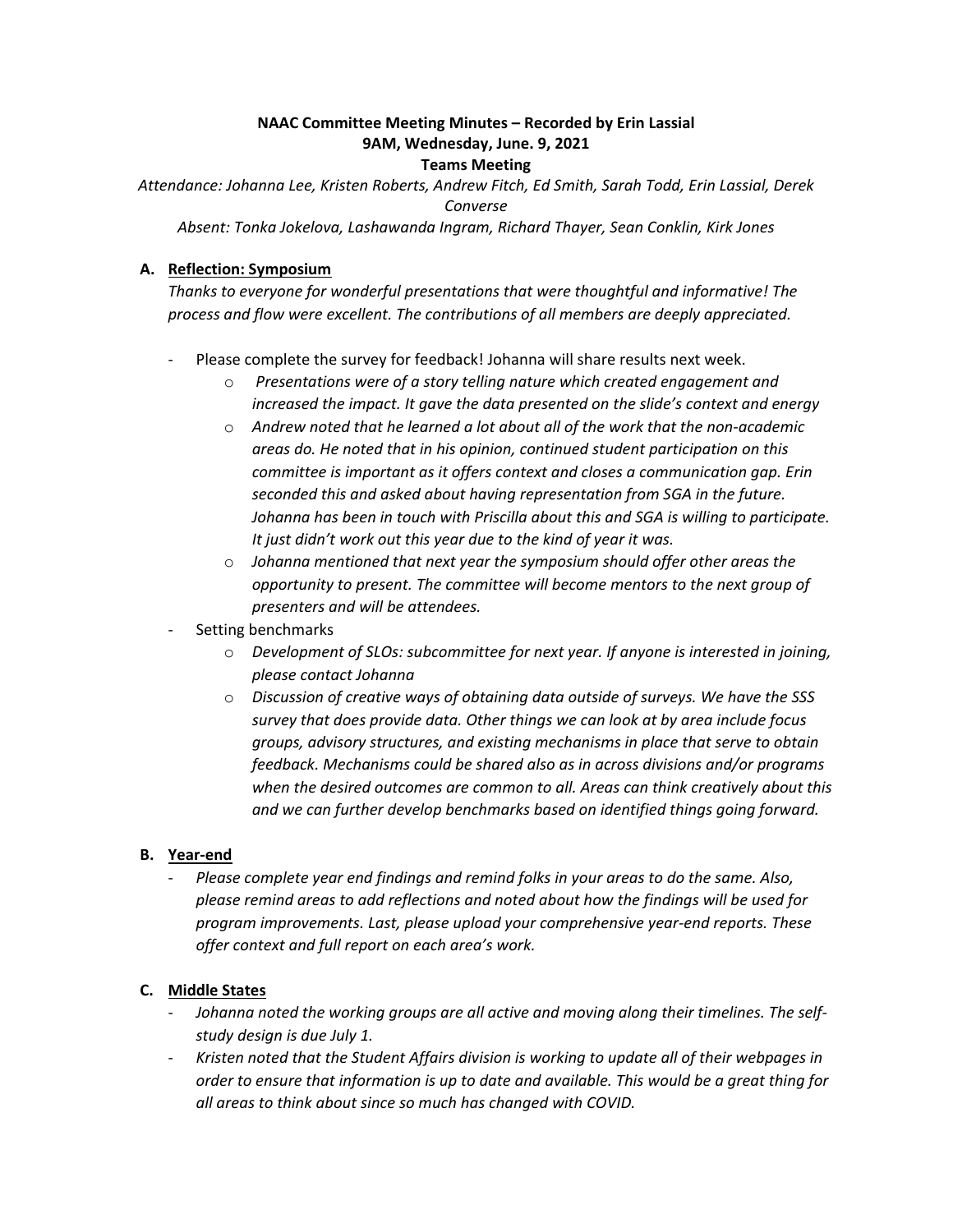- Johanna asked if anyone had any questions or concerns that she could speak about or if  *people were aware of questions or concerns that she could address. No one had either.* 

### **D. Year in review: goals established in the executive summary for 2020-21**

*Johanna has not completed the summary yet. She will draft it and send it to the committee to review and make feedback before submitting it. For today we reviewed the goals we established at the start of the year for the committee.* 

- 1. Continued support for creating a culture of assessment by sending emails to the nonacademic areas to help them align with the best practices schedule. These updates will come through the Assoc. Provost's office.
	- *The good news is that many areas who lacked years worth of TaskStream data are now caught up. This coincides perfectly with our Middle States review since they will*  a. *Communication was challenging this year for a number of reasons. As things return a bit to normal next year we will be able to get everyone onto a consistent schedule. be looking for 3-years worth of data.*
	- *all of the division that include critical dates such as TaskStream due dates,*  b. *Johanna proposed the idea of creating an operational calendar each year to give to symposium, etc. This will help areas incorporate it into their work.*
- 2. Identify and train new ambassadors and work with areas to get back into the cycle of assessment – many areas out of cycle due to pandemic.
	- a. *This is a new committee so ambassadors were not selected. Instead, all new members participated in training. Many areas were brought up to date with their assessment plans and all areas who are behind have been notified and offered assistance and resources.*
- 3. Review of the recent NSSE and discuss/review the instruments for ongoing non-academic assessment.
	- a. *Sarah Todd provided this group with an overview of the results. She will be providing additional presentations to the campus in the fall.*
- 4. Development of non-academic SLO's and a corresponding 3-year reporting cycle.
	- *a. Working in the direction of benchmarks and exploring other assessment methods like CAS standards*
- 5. Expand the current NAA Symposium to include all of the non-academic divisions.
	- *a. This went really well and we're looking forward to reading the feedback for modifications going forward. We would like all areas to have an opportunity to present over a 4-5-year cycle.*
- 6. Update: website, 2021 Non-Academic Training Guide, One Drive Repository
	- a. *All updates have been completed*

## **E. Next Steps**

- *1. Complete year-end reports (all, see above)*
- *2. Complete Executive Summary (Johanna, see above)*
- 3. TaskStream updates
	- a. It appears that the work spaces require some cleaning up including removing  *sections that we don't use and updating the names of work spaces to correspond*